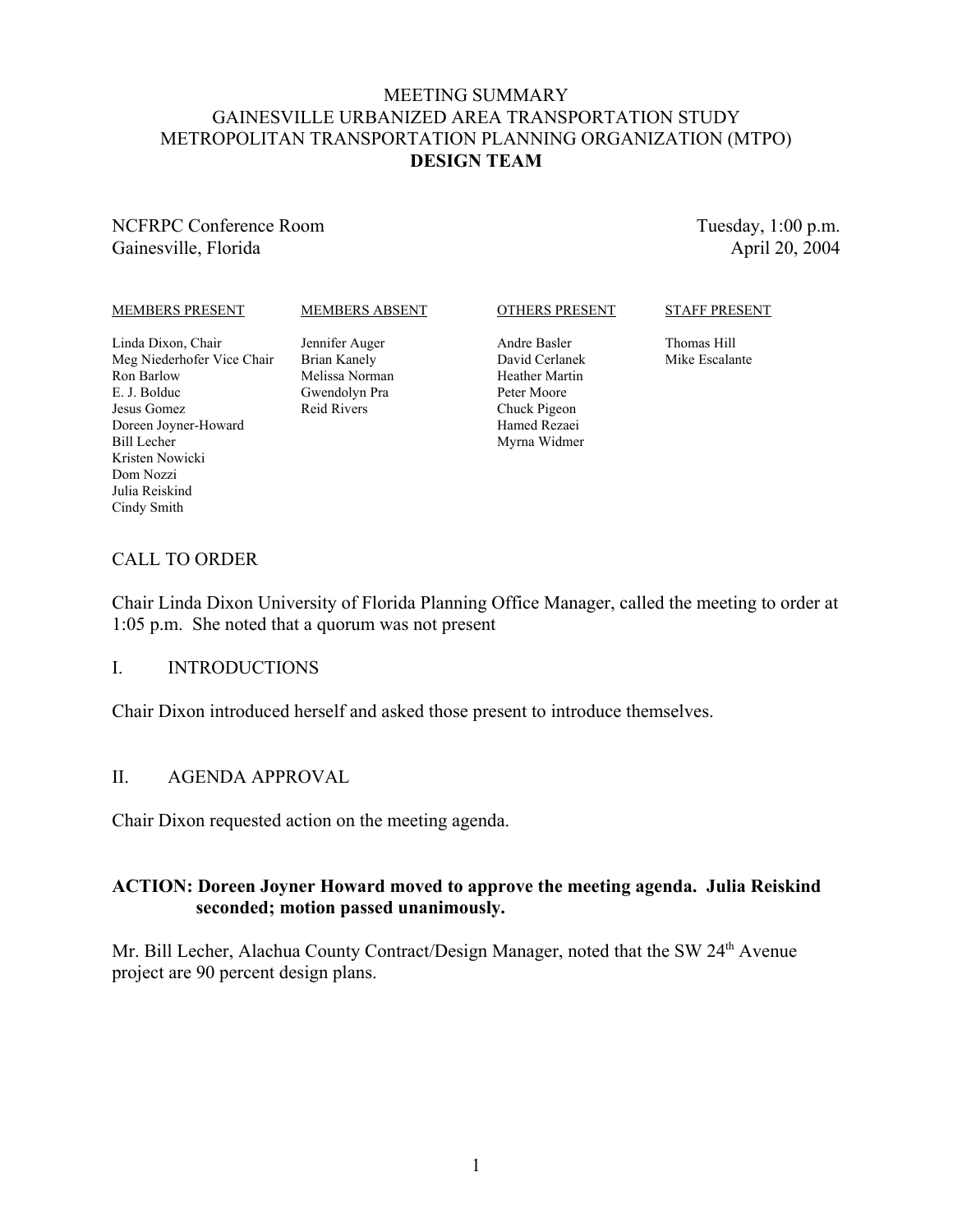## III. SW 24TH AVENUE 90 PERCENT DESIGN PLANS

Mr. Lecher discussed the SW  $24<sup>th</sup>$  Avenue project timeline and answered questions.

Mr. Chuck Pigeon, Berryman & Henigar Principal Engineer, discussed the SW 24<sup>th</sup> Avenue 90 percent design plans and answered questions.

Mr. Lecher noted that Butler Enterprises has withdrawn its funding offer for this project

Ms. Dixon discussed Campus Development Agreement funding for this project.

## **ACTION: Julia Reiskind moved to recommend that the MTPO approve the Florida Department of Transportation 90 percent reconstruction design plans for SW 24th Avenue from SW 43rd Street to SW 34th Street. Bill Lecher seconded; motion passed unanimously.**

Ms. Joyner-Howard suggested a workshop on design plan reading for the members.

# IV. SR 25/US 441(SW 13TH STREET) RESURFACING PROJECT

Mr. Thomas Hill, MTPO Senior Planner, stated that FDOT submitted 60 percent design plan for the SW 13th Street Resurfacing Project for review and recommendation.

Mr. Hill, Ms. Myrna Widmer, FDOT District 2 Project Manager, and Ms. Doreen Joyner-Howard, FDOT District 2 Transportation Specialist, discussed the plans and answered questions.

Ms. Joyner-Howard discussed the design plan consistency with the SW 13<sup>th</sup> Street Charrette and answered questions.

### **ACTION: Cindy Smith moved to recommend that the MTPO approve the Florida Department of Transportation 60 percent resurfacing design plans for US 441 from State Road 24 (Archer Road) to State Road 331 (Williston Road). Julia Reiskind seconded; motion passed unanimously.**

#### V. STATE ROAD 331/WILLISTON ROAD RESURFACING PROJECT

Mr. Hill discussed the SR 331 resurfacing 60 percent design plans and answered questions.

Ms. Joyner-Howard said that she would research whether any requests have been made for traffic signals within the project area.